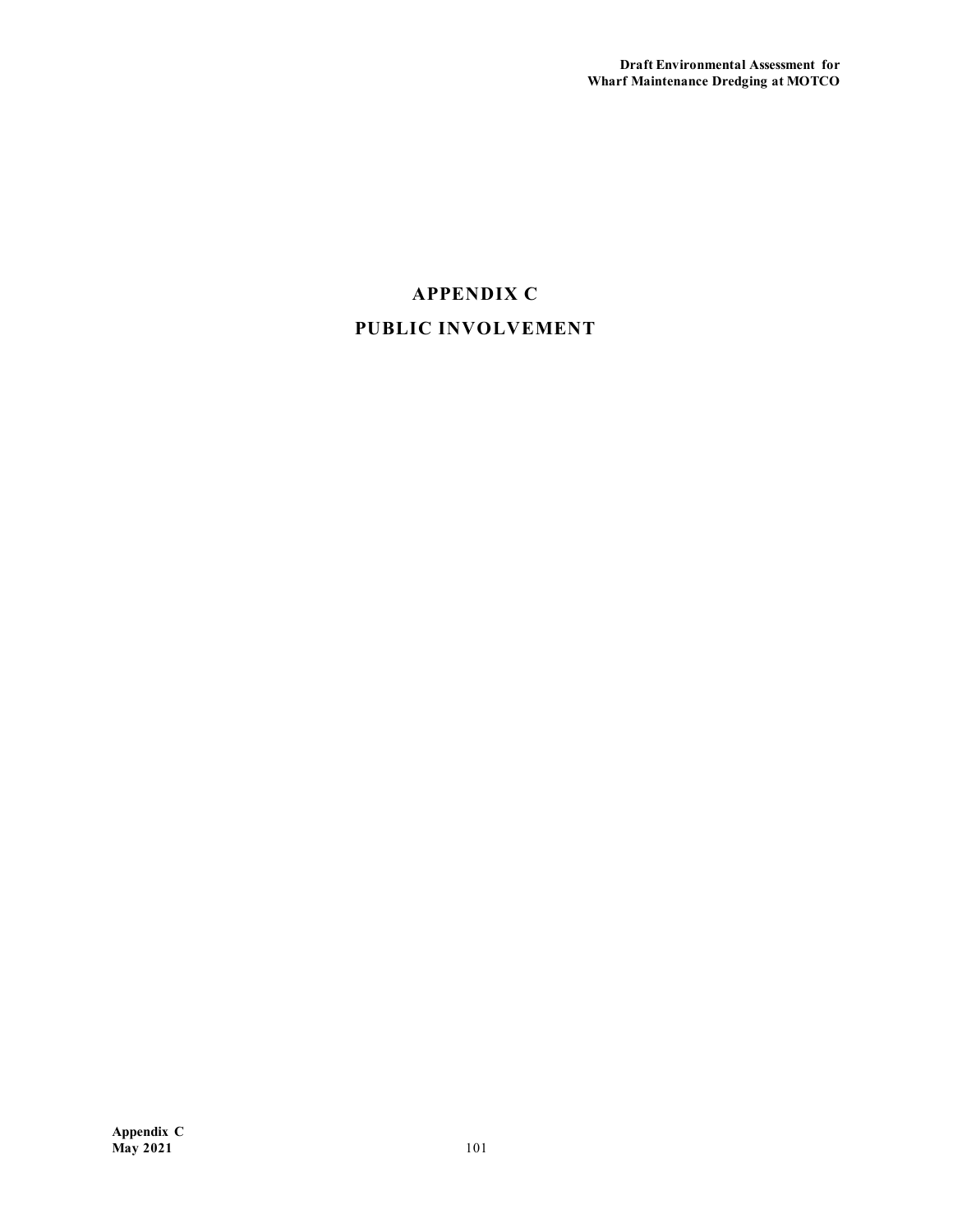## **Interagency and Intergovernmental Coordination**

As part of the public involvement process, interagency and intergovernmental coordination letters were sent to the following federal, tribal, state, and local governmental agencies and representatives. The following organizations were consulted in the development of the Environmental Assessment for Wharf Maintenance Dredging Project at Military Ocean Terminal Concord, CA.

| <b>Federal Agencies</b>                               |
|-------------------------------------------------------|
| Fish and Wildlife Service (USFWS)                     |
| National Marine Fisheries Service (NMFS)              |
| National Park Service (NPS)                           |
| U.S. Army Corps of Engineers (USACE), SPN Regulatory  |
| Environmental Protection Agency, Region 9 (USEPA)     |
| 11 <sup>th</sup> Congressional District               |
| <b>Native American Tribes (12 tribes represented)</b> |
| Cortina Band of Indians                               |
| <b>Ione Band of Miwok Indians</b>                     |
| <b>State Agencies</b>                                 |
| California Department of Fish and Wildlife            |
| California State Clearinghouse                        |
| State Historic Preservation Officer (SHPO)            |
| Regional Water Quality Control Board (RWQCB)          |
| Bay Conservation and Development Commission (BCDC)    |
| State Assembly, District 14                           |
| <b>Local Agencies</b>                                 |
| Contra Costa County Board of Supervisors, District V  |
| Contra Costa County Board of Supervisors, District IV |
| Mayor of Concord                                      |

The initial dredging application and supporting documents were sent to the interagency Dredge Materials Management Office (DMMO) on 30 April 2020 for agency review and comment. The Regional Water Quality Control Board requested additional information for processing the permit application.

The Notice of Availability for this Environmental Assessment was published in the Contra Costa Times and Contra Costa Post on XXX, 2021. The closing date was XXX, 2021. The Army's intent during the Draft EA review process was to provide a responsible level of opportunity for

**Appendix C May 2021** 102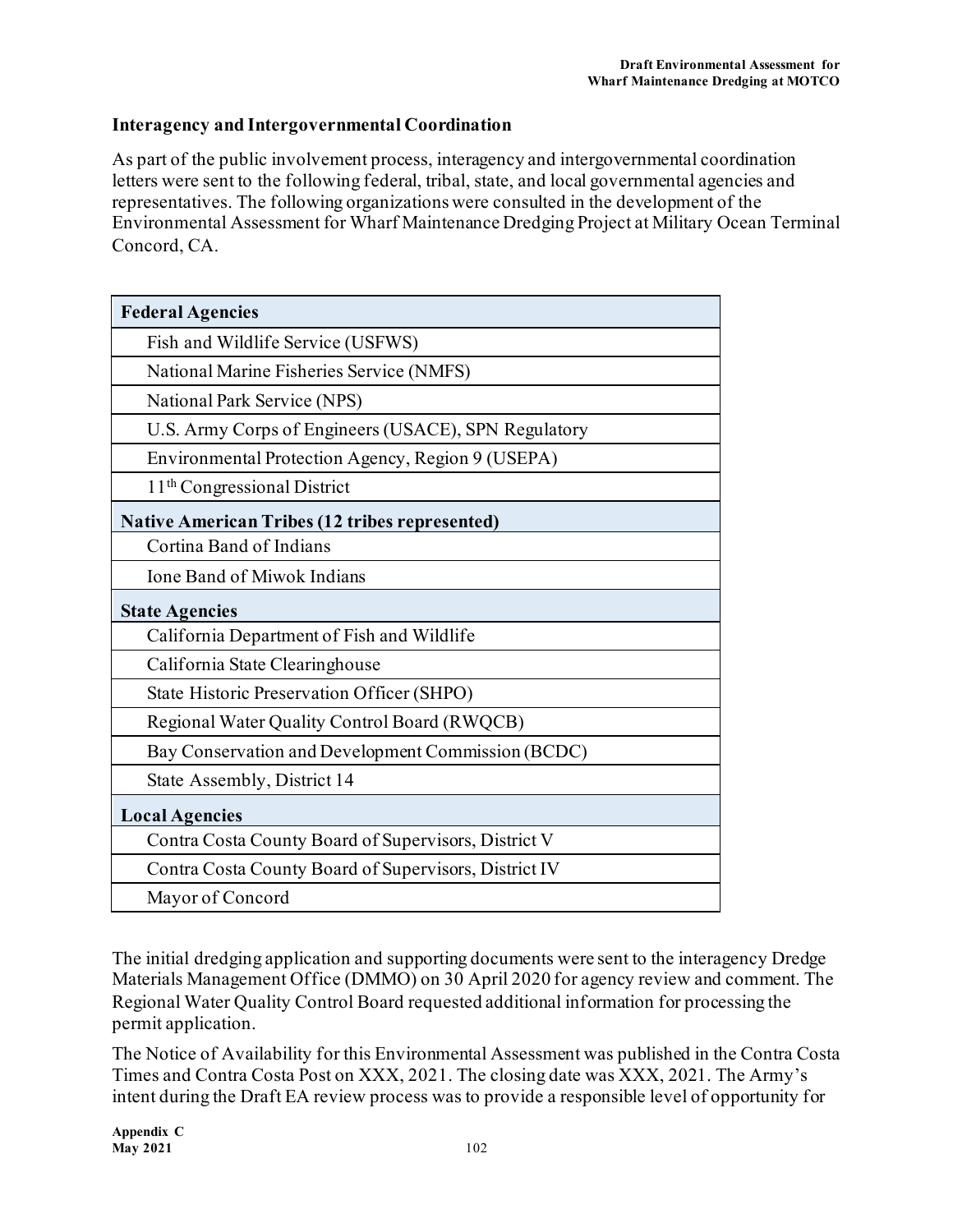government agencies, special interest groups, and the general public to learn about the alternatives being evaluated in the EA and offer several ways for those interested to express their comments regarding the proposal